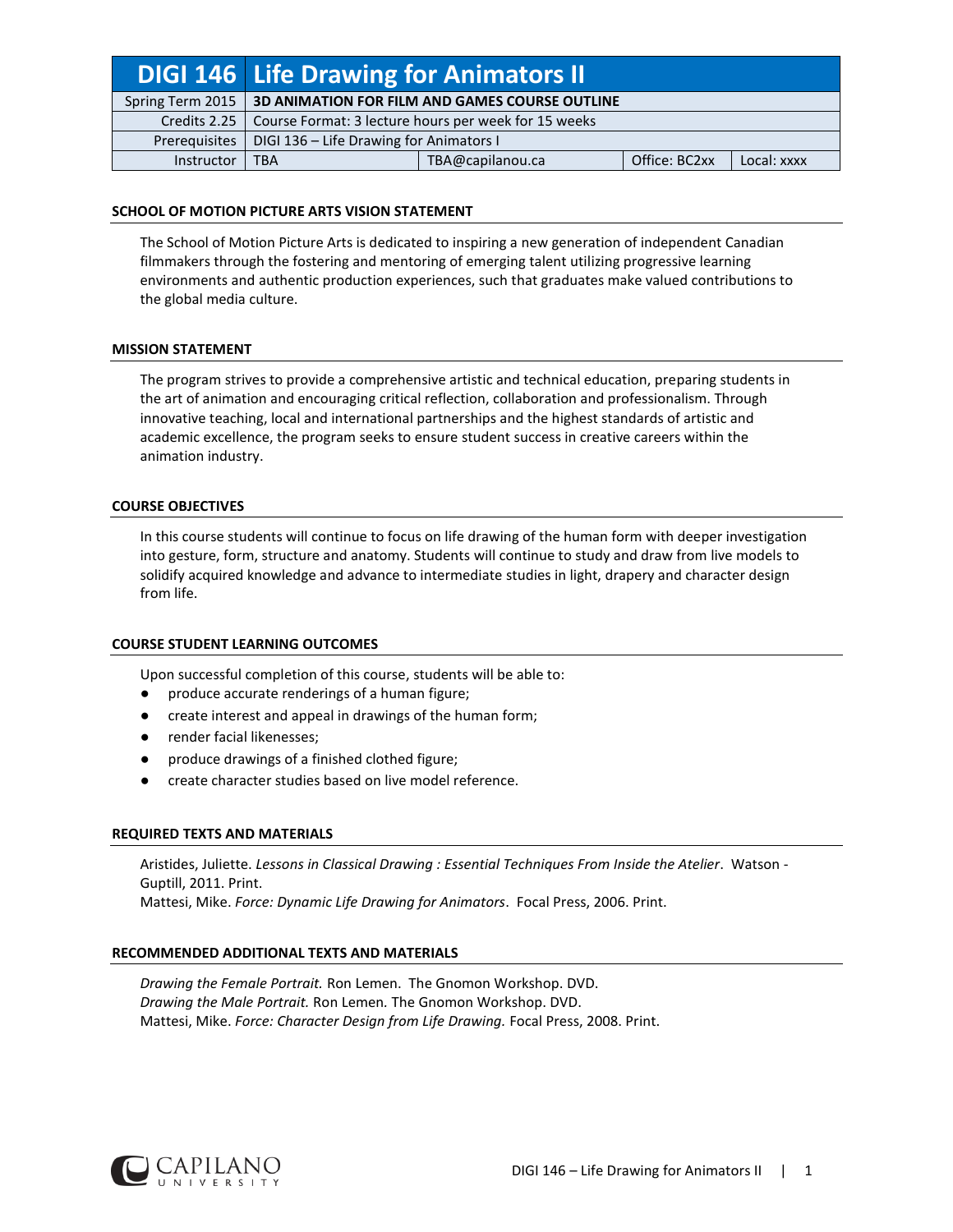# **COURSE CONTENT**

# **Weeks 1 – 2**

Intermediate gesture and mechanics of the body

- Individual characteristics of anatomical form
- Produce drawings with finer anatomical detail and realism
- *Assignment 1 – Weekly life drawing sketchbook*

# **Weeks 3 – 4**

Portraiture: studies of facial form, musculature and expression

- Review of the human skull
- Muscles of expression
- Rendering facial features and details
- Rendering hair
- Keys to producing a likeness
- *Assignment 2 – Character portrait, due week 5*

# **Weeks 5 – 6**

Intermediate lighting: rendering form with light and shadow

- Intermediate studies in light and shadow
- Tonal drawing
- Effective rendering techniques
- *Assignment 3 – Lighting and rendering, due week 7*

# **Weeks 7 – 9**

Drapery and the clothed figure

- *Introduction to rendering fabric*
- *Structure and form of folds and wrinkles*
- *Drapery studies from life*
- *Introduction to drawing a clothed figure*
- *Assignment 4 – The clothed figure, due week 9*

# **Weeks 10 – 12**

Character design from life: clothing, costuming and props

- Study of photographic and live reference
- Create a variety of character studies based on a live clothed model with props
- *Assignment 5 – Character design from life, due week 13*

# **Weeks 13 – 15**

Term project

- Collate, refine and produce a portfolio of life drawing work with emphasis on gesture, anatomy and rendering of live models
- Presentation and critique of portfolios

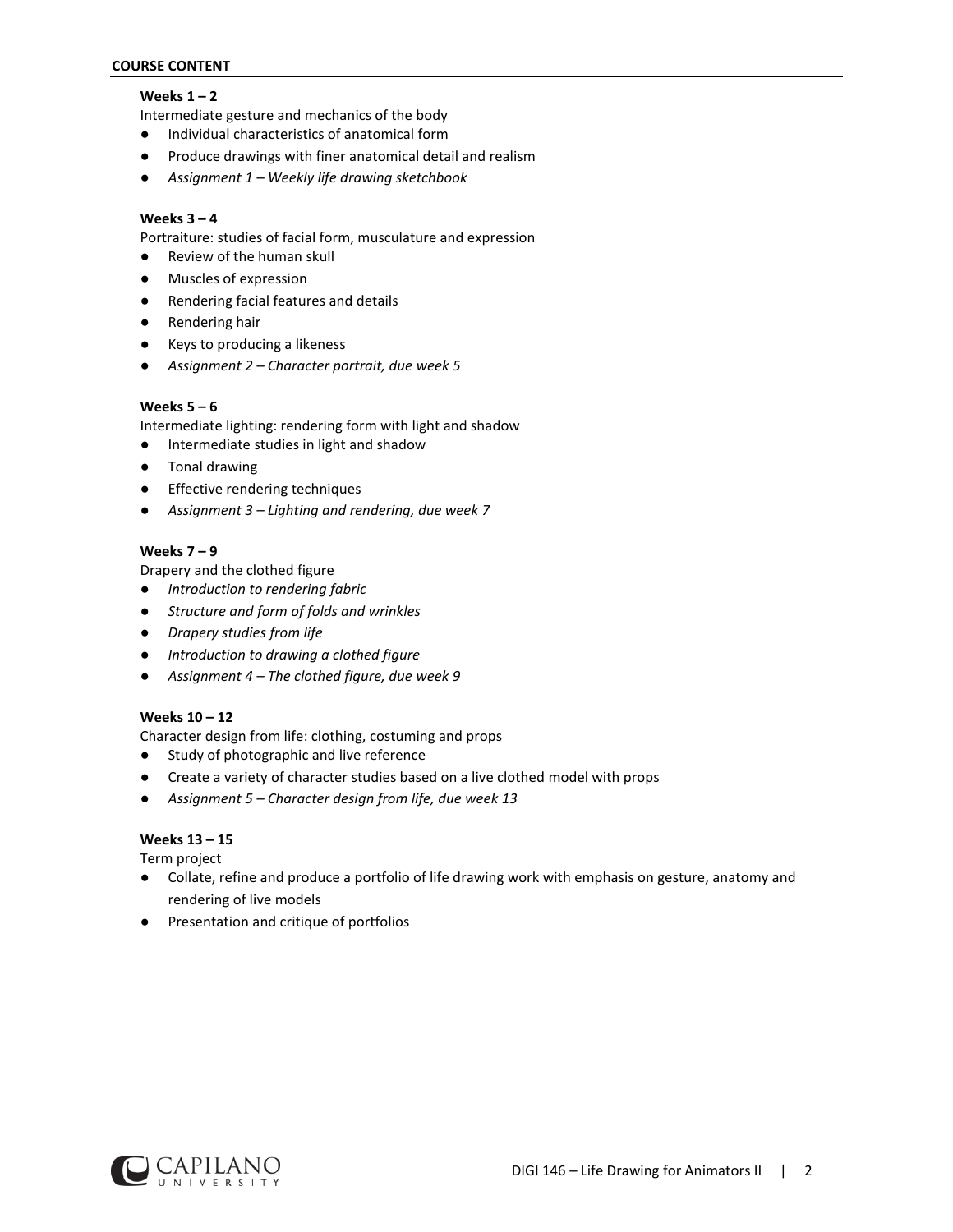### **EVALUATION PROFILE**

| Participation                             | 15% |
|-------------------------------------------|-----|
| Assignment 1 - 10 weekly sketchbooks      | 10% |
| Assignment 2 - Character portrait         | 10% |
| Assignment 3 - Lighting and rendering     | 15% |
| Assignment 4 - The clothed figure         | 15% |
| Assignment 5 - Character design from life | 15% |
| Term project                              | 20% |
| Total                                     |     |

# **GRADING PROFILE**

| $A + 90 - 100$ | A 85-89        | A-80-84       |
|----------------|----------------|---------------|
| $B + 77 - 79$  | <b>B</b> 73-76 | $B - 70 - 72$ |
| $C+67-69$      | $C$ 63-66      | $C - 60 - 62$ |
| $D$ 50-59      |                |               |
| <b>F</b> 0-49  |                |               |

## **OPERATIONAL DETAILS**

Capilano University has policies on Academic Appeals (including appeal of final grades), Student Conduct, Cheating and Plagiarism, Academic Probation and other educational issues. These and other policies are available on the University website.

#### **Professional Behaviour**

Students must demonstrate a professional attitude and behaviour toward work, other students, guests and instructors. Each student should demonstrate reliability, respect for and co-operation with colleagues. A willingness to work calmly and courteously under difficult conditions as well as a determination to achieve first class work while meeting deadlines is necessary in this course. Students must have respect for equipment and systems and constructive response to criticism.

#### **Attendance**

Regular attendance is essential. Students who miss more than 20% of the course will not receive credit for the course. Attendance will be taken daily and will form part of the participation grade (see Evaluation Profile). Each student is responsible for the material covered and any work assigned in class. The instructor has no obligation to repeat material for students who missed class.

#### **Punctuality**

Punctuality is essential. Students more than 15 minutes late for class will be marked absent.

#### **Participation**

Students will be evaluated on the following aspects:

- Attendance of classes and labs
- Active engagement in class discussions and projects
- Knowledge of reading / assignments
- Frequency and quality of comments, questions and observations
- Attendance of supervised labs

#### **Late Assignments**

All assignments must be delivered at the place and time specified by the instructor. Late assignments will only be accepted if prior approval for a late submission date has been given by the instructor.